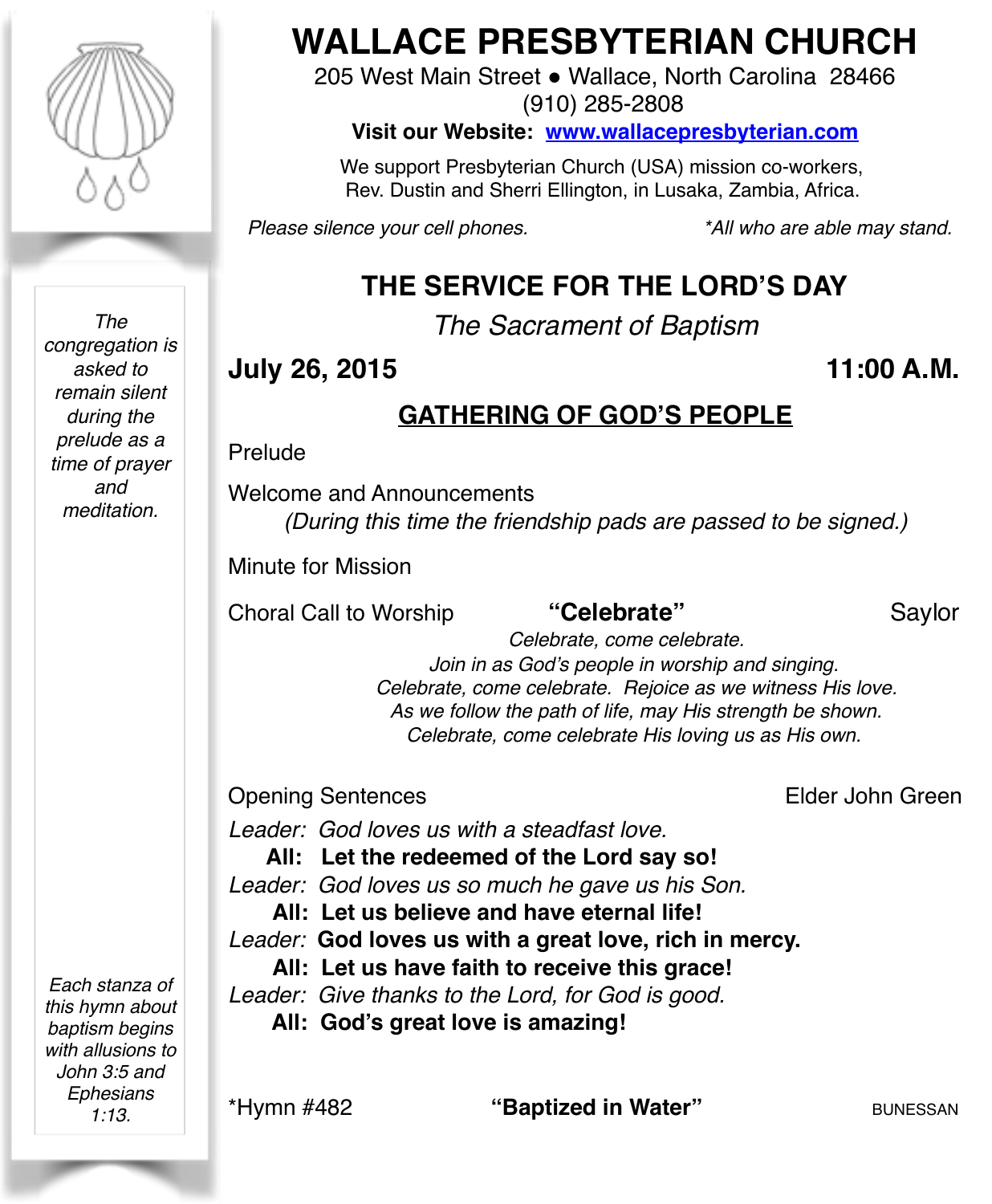*Today's Prayer of Confession is adapted from a prayer found at Lectionary Liturgies, an online worship planning resource.*

Unison Prayer of Confession

 *God of grace and mercy: baptized, we have not done a good job as your people. We are drawn to the shadows of sin, hoping you will not see our foolishness. We fall into the arms of temptation, letting it spin us until we are out of control. We selfishly cling to your hope and grace, convinced that others will misuse these gifts. Forgive us, O God. Touch us with your Holy Spirit, so we may be restored to new life. Touch us with your grace, so we may offer forgiveness to all people. Touch us with your peace, so we might be healers to our world. We pray in the name of the One who went into the waters of baptism, in whose death and resurrection we find forgiveness and eternal life, Jesus Christ, our Lord and Savior. Amen.*

Responsive Assurance of Pardon *(from Acts 2:38-39)*

*Leader: Peter said to them, "Repent, and be baptized every one of you in the name of Jesus Christ so that your sins may be forgiven; and you will receive the gift of the Holy Spirit.*

**All: For the promise is for you, for your children, and for all who are far away, everyone whom the Lord our God calls to him."**

*Leader: Friends, believe the good news!*

**All: In Jesus Christ, our sins are forgiven.**

\*Gloria Patri Hymn #581 *Glory Be to the Father*

### **PROCLAIMING GOD'S WORD**

#### THE SACRAMENT OF BAPTISM

Words of Scripture and the Meaning of Baptism The Presentation of Astrid Pepper Schwartz Elder Lee Baker The Questions for the Parents

The Question for the Congregation **Elder Lee Baker** 

The Questions for the Sponsors

Affirmation of Faith: The Apostles' Creed

I believe in God the Father Almighty, Maker of heaven and earth, And in Jesus Christ his only Son our Lord; who was conceived by the Holy Ghost, born of the Virgin Mary, suffered under Pontius Pilate, was crucified, dead, and buried; he descended into hell; the third day he rose again from the dead; he ascended into heaven, and sitteth on the right hand of God the Father Almighty; from thence he shall come to judge the quick and the dead. I believe in the Holy Ghost, the holy catholic Church, the communion of saints, the forgiveness of sins, the resurrection of the body, and the life everlasting. **Amen.**

*"Baptism points us back to the grace of God expressed in Jesus Christ, who died for us and who was raised for us. Baptism points us forward to that same Christ who will fulfill God's purpose in God's promised future." Directory for Worship, PCUSA*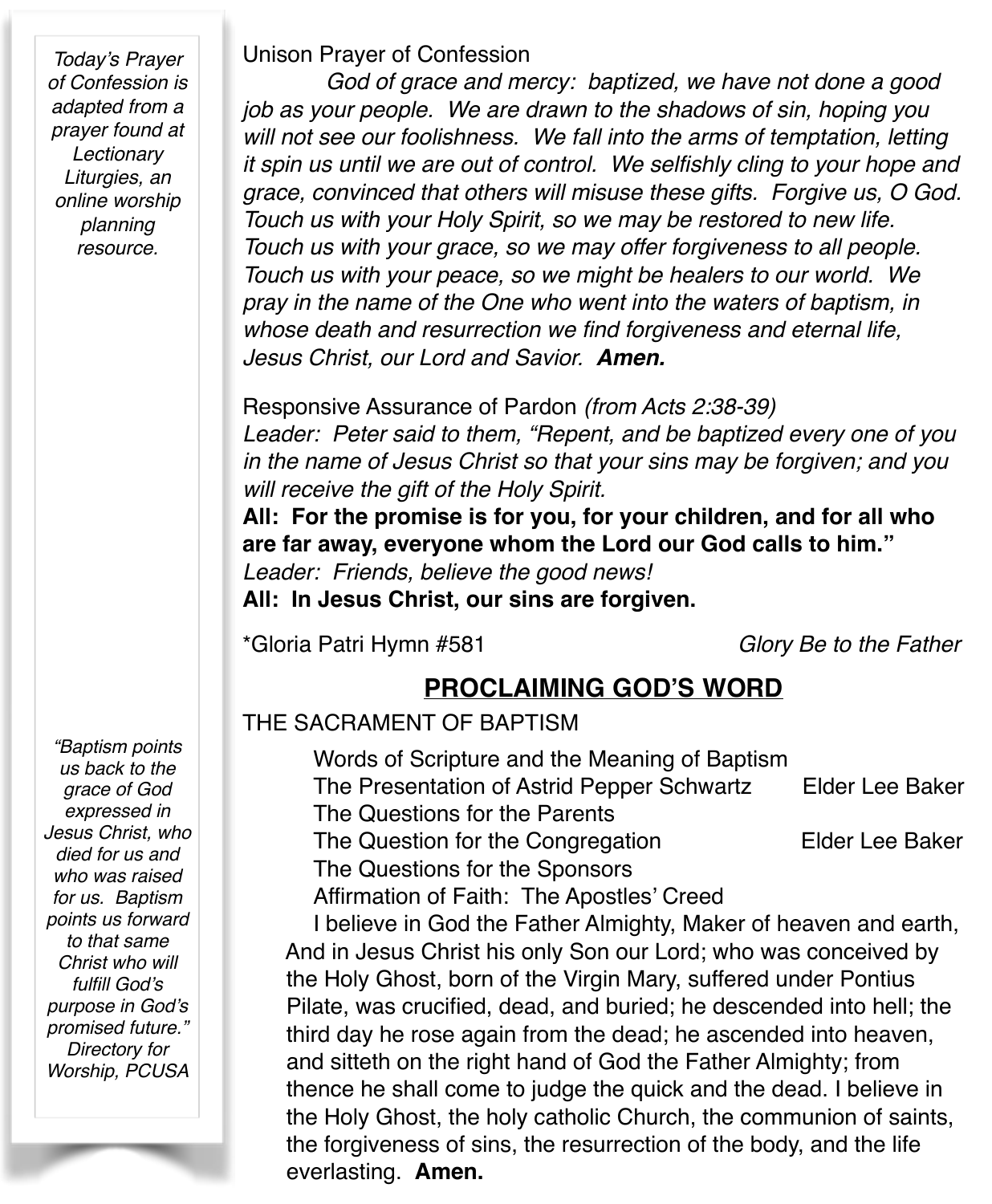|                                                                                                                                                                                                                      | The Prayer of Thanksgiving<br>The Baptism of Astrid Pepper Schwartz<br>The Welcome                                                                                                                                                                                   |                                 |                                     |  |  |
|----------------------------------------------------------------------------------------------------------------------------------------------------------------------------------------------------------------------|----------------------------------------------------------------------------------------------------------------------------------------------------------------------------------------------------------------------------------------------------------------------|---------------------------------|-------------------------------------|--|--|
|                                                                                                                                                                                                                      | <b>Children's Sermon</b>                                                                                                                                                                                                                                             |                                 |                                     |  |  |
| This well-known<br>melody was<br>created to<br>provide a choral<br>setting for J.C.F.<br>von Schiller's<br>poem, "an die<br>Freude" (To<br>Joy), as the final<br>movement of the<br>composer's<br>Ninth<br>Symphony. | <b>Special Music</b>                                                                                                                                                                                                                                                 | "Joyful, Joyful, We Adore Thee" | Beethoven<br>Windsor Farrior, piano |  |  |
|                                                                                                                                                                                                                      | <b>Prayer for Illumination</b><br>Heavenly Father, at the Jordan you revealed Jesus as your Son.<br>As we hear your Word this morning, may we recognize him as our Lord<br>and know ourselves to be your beloved children; through Jesus Christ<br>our Savior. Amen. |                                 |                                     |  |  |
|                                                                                                                                                                                                                      | <b>Epistle Lesson</b>                                                                                                                                                                                                                                                | Romans 6:1-11                   | Elder John Green<br>$+$ Page 917    |  |  |
|                                                                                                                                                                                                                      | Hymn #443                                                                                                                                                                                                                                                            | "There Is a Redeemer"           | <b>FORGIVENESS</b>                  |  |  |
|                                                                                                                                                                                                                      | Gospel Lesson                                                                                                                                                                                                                                                        | John 3:1-21                     | +Pages 863, 864                     |  |  |
|                                                                                                                                                                                                                      | Sermon<br>Dr. Philip K. Gladden<br>"Born From the Water and the Spirit"                                                                                                                                                                                              |                                 |                                     |  |  |
|                                                                                                                                                                                                                      | A Time for Reflection                                                                                                                                                                                                                                                |                                 |                                     |  |  |
|                                                                                                                                                                                                                      | Pastoral Prayer with The Lord's Prayer                                                                                                                                                                                                                               |                                 |                                     |  |  |
|                                                                                                                                                                                                                      | <b>GIVING THANKS TO GOD</b>                                                                                                                                                                                                                                          |                                 |                                     |  |  |
|                                                                                                                                                                                                                      | Presentation of Tithes and Offerings                                                                                                                                                                                                                                 |                                 |                                     |  |  |
|                                                                                                                                                                                                                      | Offertory                                                                                                                                                                                                                                                            |                                 |                                     |  |  |
|                                                                                                                                                                                                                      | *Doxology<br>Praise God from whom all blessings flow;<br>Praise Him all creatures here below;<br>Praise Him above ye heavenly host;<br>Praise Father, Son, and Holy Ghost. Amen.                                                                                     |                                 |                                     |  |  |
|                                                                                                                                                                                                                      | *Prayer of Dedication                                                                                                                                                                                                                                                |                                 |                                     |  |  |

ł T.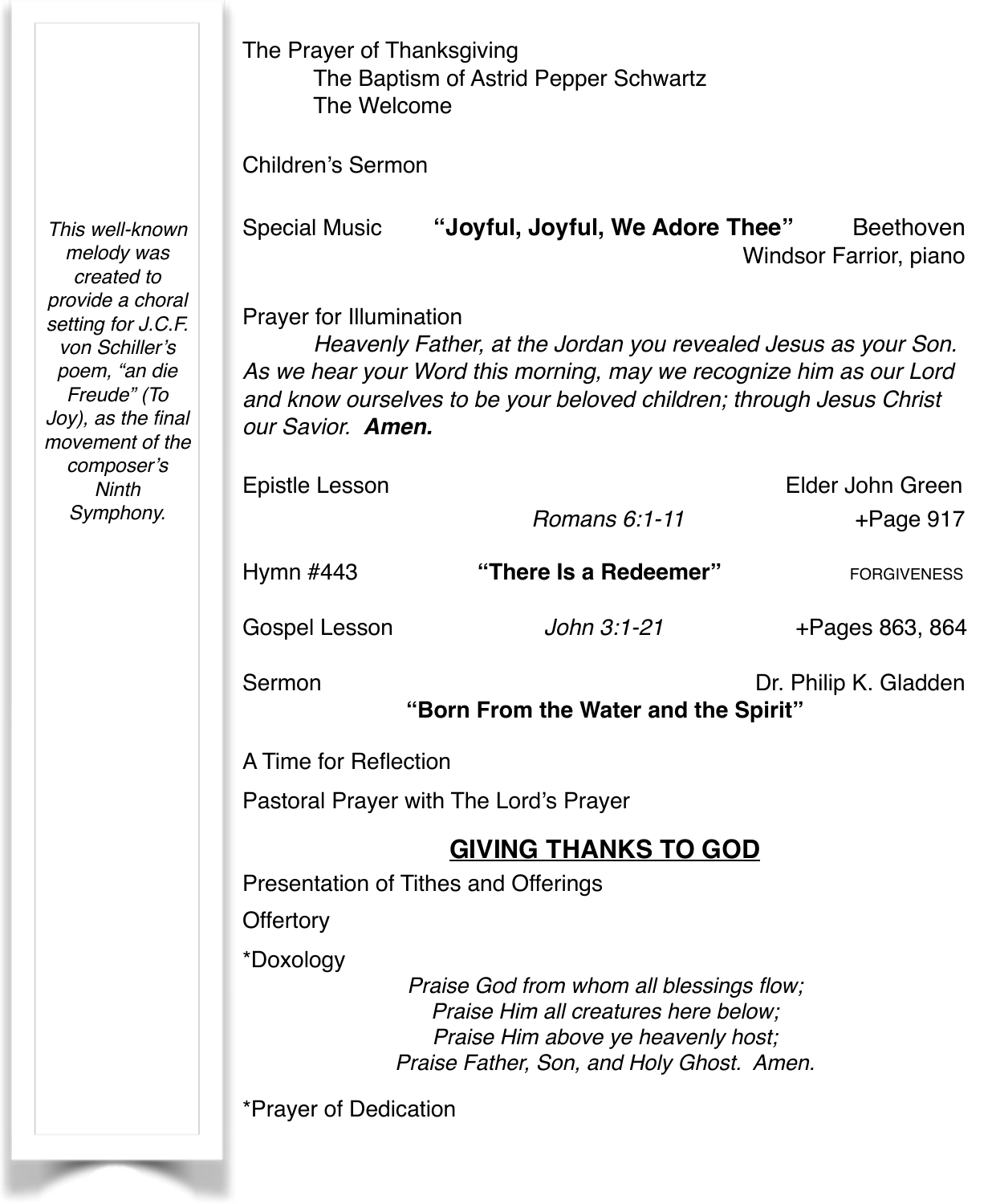*This hymn uses many of the images associated with the water of baptism, especially nourishment, the calling forth of life, cleansing and renewal, freedom from bondage, and sharing in Christ's resurrection.*

\*Hymn #490 **"Wash, O God, Your Sons and Daughters"** BEACH SPRING

\*Benediction

\*Choral Benediction **"Amen"** SCHUBERT *Amen, amen, amen. Amen, amen.*

\*Postlude

*\*All who are able may stand. +The page number in the pew Bible.*



# **Presbyterian Women Fall Gathering**

**Monday, August 17, 2015 7:00 pm**

**Introduction to 2015-2016 Study Book**

*Come to the Waters*

**by Judy Record Fletcher**

> **Presented by Hilda Miller**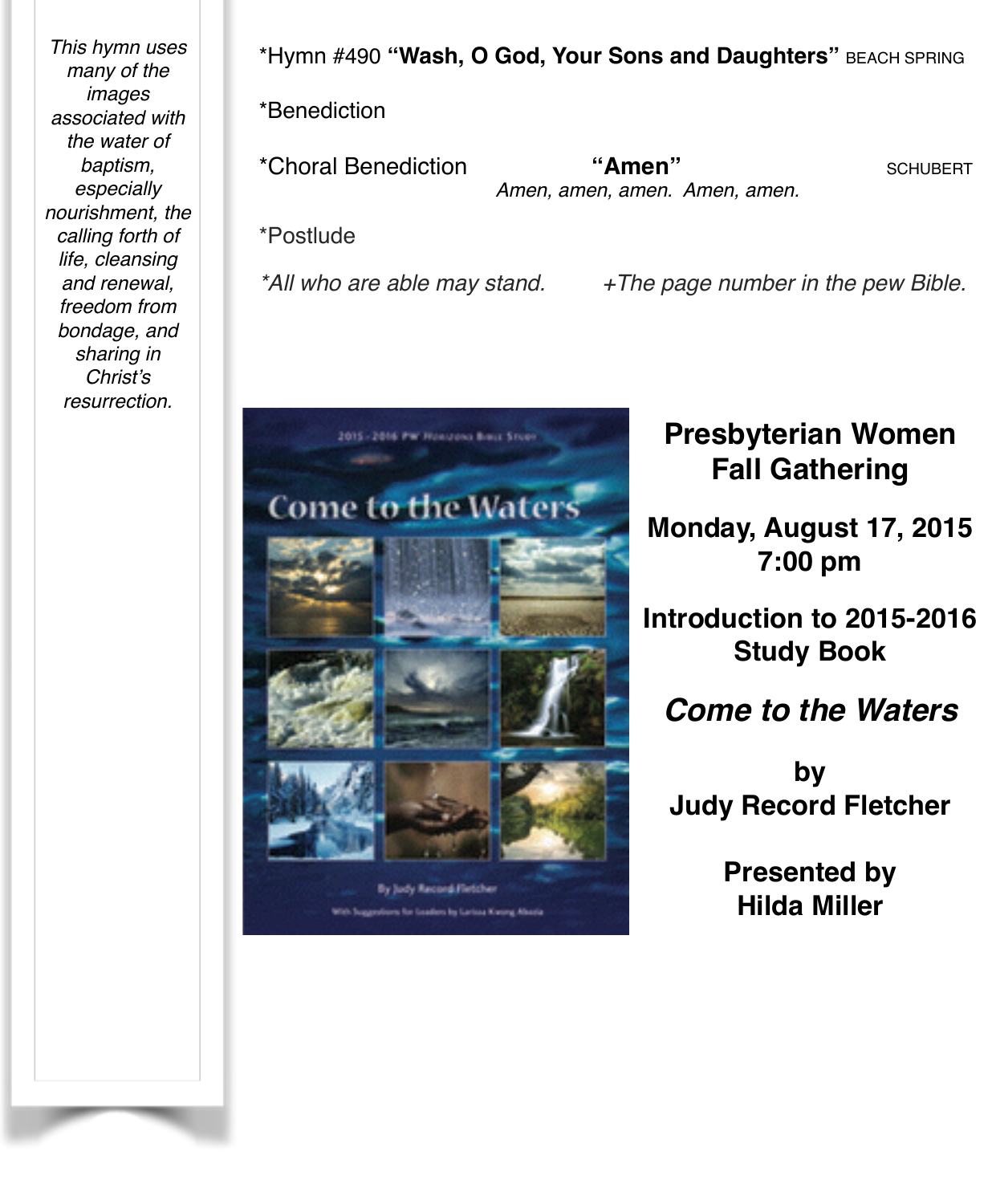|                          |                             | <b>WEEKLY CALENDAR</b>                                               |  |  |
|--------------------------|-----------------------------|----------------------------------------------------------------------|--|--|
| Sunday, July 26          | $9:40$ am                   | <b>Opening Assembly</b>                                              |  |  |
|                          | 10:00 am                    | <b>Sunday School</b>                                                 |  |  |
|                          | 11:00 am                    | Worship/The Sacrament of Baptism                                     |  |  |
| Monday-Friday July 27-31 |                             | Church secretary on vacation                                         |  |  |
| Tuesday, July 28         | $6:30$ am                   | Coffee in Music Room                                                 |  |  |
|                          | 7:00-7:30 am                | SonRise Worship in Music Room                                        |  |  |
| $9:00$ am-12 noon        |                             | <b>Summer Reading Program</b>                                        |  |  |
| Wednesday, July 29       |                             |                                                                      |  |  |
|                          | 9:00 am-12 noon<br>10:00 am | <b>Summer Reading Program</b><br>Bible Study, Church Office Building |  |  |

֦

# **NOTES AND ANNOUNCEMENTS**

- " **Today we celebrate** the Sacrament of Baptism with Astrid Pepper Schwartz, daughter of Annik and Matthew Schwartz, granddaughter of Nick and Lee Baker. May God bless this little girl and her family. Nick and Lee have been appointed by the session as Astrid's sponsors. From our PCUSA *Book of Order*: "The session may designate certain members of the congregation as representatives of the church charged with special responsibility for nurture. Sponsors may be appointed by the session and given the specific role of nurturing the baptized person."
- " **Cheryl Brinkley,** church secretary, will be on vacation Monday Friday, July 27-31.
- **Please join** the minister for a Bible study on John 6:22-40 on Wednesday, July 29 at 10:00 a.m. in the Church Office Building.
- **Christian love** and sympathy is extended to June Blalock and family on the death of William (Sonny) Blalock ,on July 20.